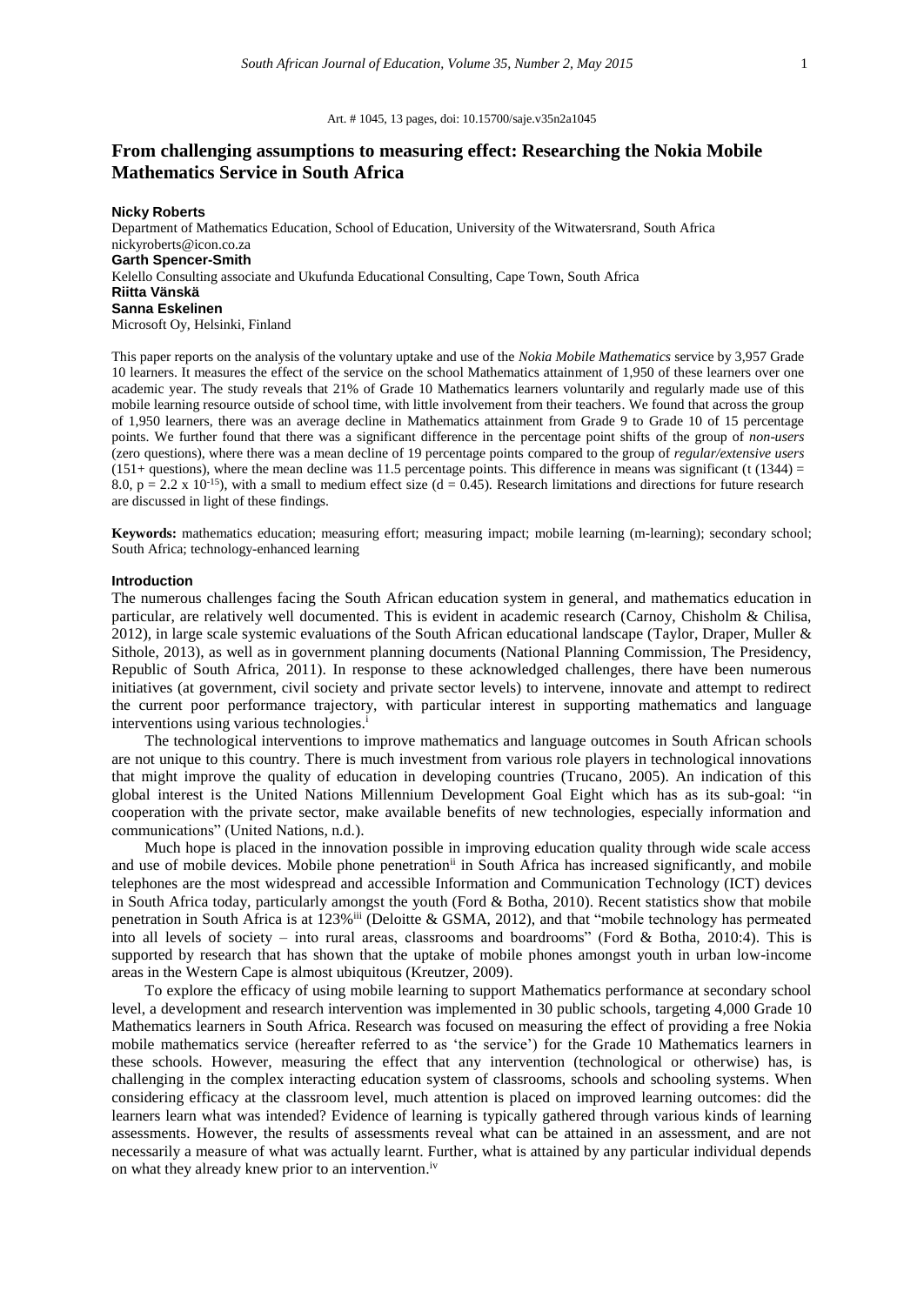Given the complexities in measuring effect, a broad evaluation study was designed. This attended to learner and teacher attitudes and beliefs about mathematics, their views on the service, recommendations for pedagogical and technological improvements of the service, as well as uptake, use, and shifts in Mathematics attainment. In this paper, we focus only on the findings relating to shifts in learner attainment using school assessment results. However, in interpreting the findings, we draw on our broader knowledge of the evaluation study to conjecture a few possible reasons for the observed shifts.

### Research Focus

This paper reports on the analysis of the voluntary uptake and use of the service in 30 township and rural schools, and its effect on Mathematics attainment over one academic year. Six of the participating schools were in the Eastern Cape, 13 in the North West, and 11 in the Western Cape.<sup>v</sup> The schools were selected by the provincial departments of education using the guidelines developed by the project team (Roberts & Vänskä, 2011).

The study set out to answer the following research questions:

*In the context of a free m-learning offering, where the voluntary uptake and use of the service in 30 diverse public schools is encouraged:*

- *what was the magnitude of the uptake and use of the service amongst the learners?*
- *were there any shifts in school Mathematics attainment (from Grade Nine to Grade 10) of learners who used the service regularly, compared to those who did not use it regularly?*

### Situating the Study

Mobile learning (or m-learning) can be defined as "learning across multiple contexts, through social and content interactions, using personal electronic devices<sup>vi</sup>" (Crompton, 2013:4). M-learning is considered by some technology advocates to be part of the range of innovations, which may improve mathematics education. Some of these advocates seem to view m-learning as a panacea for educational improvement. For example, Wagner (2005:44) is particularly enthusiastic about the promise of m-learning:

> Whether we like it or not, whether we are ready for it or not, mobile learning represents the next step in a long tradition of technology-mediated learning. It will feature new strategies, practices, tools, applications, and resources to realize [sic] the promise of ubiquitous, pervasive, personal, and connected learning. It responds to the on-demand learning interests of connected citizens in an informationcentric world.

These claims tend to made by technology enthusiasts, and to be driven by corporate interests. This more 'technology-focused approach' may be questioned in favour of a more 'learning-focused approach' (see Liu, Han & Li, 2010), where the

former stresses the technology, while the latter focuses on the learning needs for particular mathematics topics and/or particular individuals.

New technology should not simply be introduced into education for the sake of keeping abreast with technology developments or to create young markets for technology vendors. However, particular technologies may well be "a catalyst for change in teaching and learning styles, and access to information" (Chigona, Chigona & Davids, 2014:1). In recent years, a number of studies on mlearning have lent weight to the view that mobile phones open up new ways of extending the scope, scale and quality of education (Mishra, 2009). This view is based on two main factors: the drop in the price of mobile handsets and usage costs, which makes mobile phones increasingly common, even in poorer communities; and on the highly flexible nature of mobile phones (Traxler, 2009). This remains a contested research terrain, however, and the particular affordances of mobile devices learning (for particular mathematics topics and age groups, and for specific pedagogic shifts) is only just starting to be considered.<sup>vii</sup>

A growing literature investigating the instructional benefits of mobile devices (Daher, 2010; Johnson, Adams & Cummins, 2012; Thomas & McGee, 2012; Thomas & Orthober, 2011) supports the claims of the *potentials* of m-learning devices to improve learning outcomes. Whether or not m-learning appears to hold promise in improving learning outcomes (particularly for Mathematics) is only recently being investigated.

While there appears to be some progress being made in terms of researching the efficacy of m-learning in developed contexts, Koszalka and Ntloedibe-Kuswani (2010) assert that research into the efficacy of m-learning in the developing world is in its infancy.<sup>viii</sup> They explain that evidence is lacking as to whether it is the m-learning that facilitates learning, or some other factor (e.g. other changes in pedagogical options related to the technology). These concerns are supported by a report by United Nations Educational, Scientific and Cultural Organization (UNESCO) (2012) noting that much of the documentation from the developing world is located in grey literature (such as project reports, presentations, websites and blogs), which are descriptive and promotional, rather than analytic and evaluative.

We remain open to the possibility that the introduction of an m-learning tool may effect some changes in the complex education system. In particular, we note the growing evidence that introduction of technology seems to facilitate shifts in motivation amongst learners and teachers (Chigona et al., 2014; Trucano, 2005). We are, however, more cautious about contesting evidence relating to shifts in learning outcomes as a result of mlearning. Strigel and Pouezevara (2012), while ex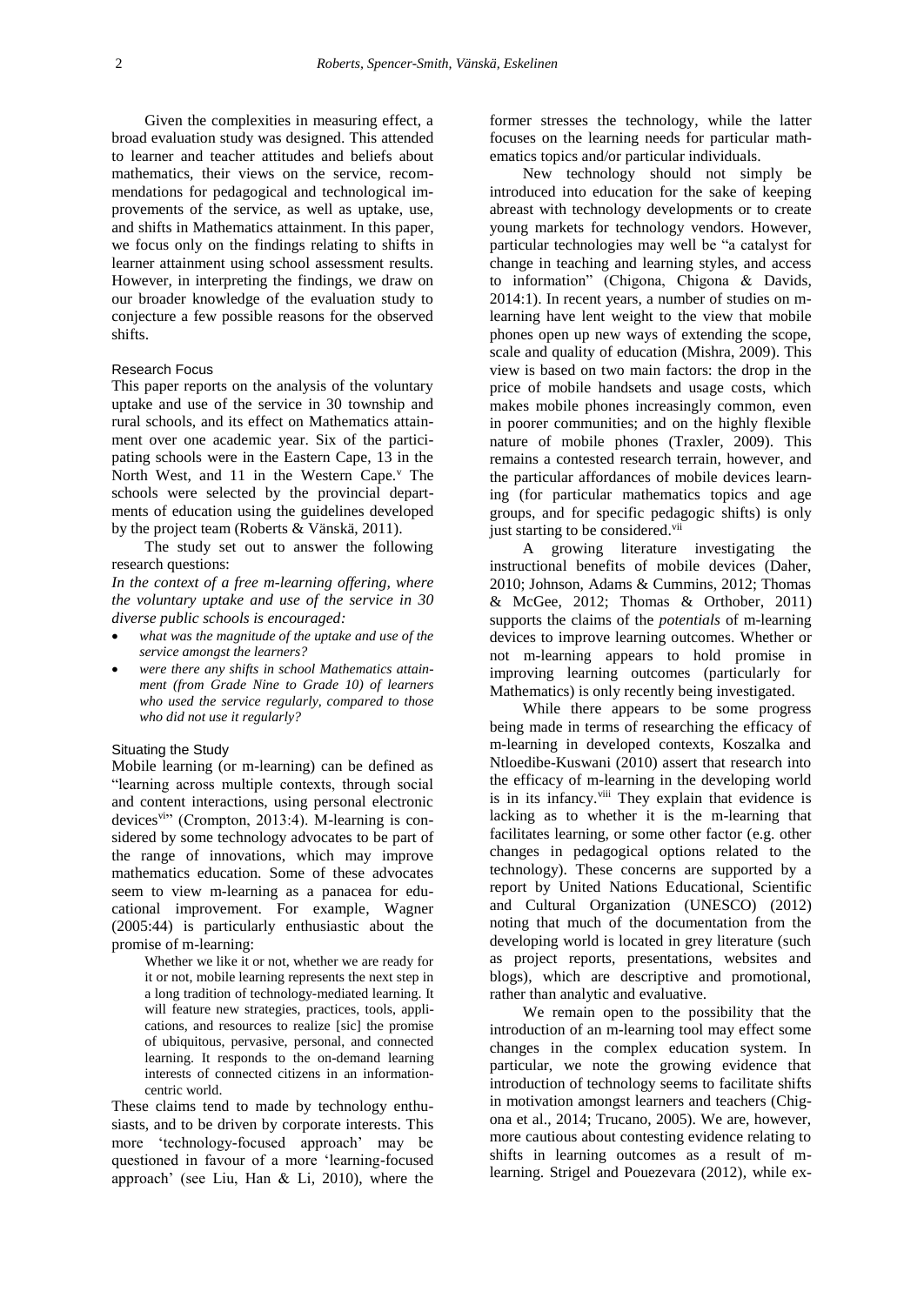ploring evidence for the effect of m-learning on primary mathematics interventions, critique a metaanalysis review (Cheung & Slavin 2011, cited in Strigel & Pouezevara, 2012:16) of 74 studies in computer-aided-instruction for mathematics interventions:

> A careful review of the various programs [sic] and studies included in this review and their context, however, yields that although overall effects seem to be positive, no single technology program [sic] produced consistent results.

These varying results may be explained by attending to context: how m-learning is harnessed (to what end, and for which pedagogic purposes); the particular learning environment (of the school, classroom, community and the particular mathematics topic in question).

We situate this paper as contributing to the literature on the efficacy of m-learning in relation to shifts in Mathematics attainment in a particular South African context. The paper focuses attention on an m-learning intervention, which supports independent learner revision and consolidation of mathematics outside of school time. We aim to provide enough contextual information about the service for the shifts in attainment to be tentatively interpreted. We think this paper may be relevant to m-learning practitioners, theorists and policy makers engaged in mathematics education; as well as mathematics education researchers in South Africa.

#### Background

From 2008 to 2014 Nokia Cooperation (and thereafter Microsoft), in partnership with the national Department of Science and Technology, developed and funded research into a mobile learning mathematics service for Grade 10 learners in South Africa. The research was conducted with the involvement of the national Department of Education. ix School selection and ethical approval for participation in the intervention was conducted following the agreed departmental guidelines.

The initial research focused on 10 pilot schools, where several assumptions about the use of mobile learning amongst teachers and learners were challenged (Roberts & Vänskä, 2011). These assumptions were:

- Near ubiquitous access to mobile devices (mobiles) among South African youth presents opportunities for m-learning in schools, without significant investment in technology;
- For effective technology use in schools, teachers must be confident and effective users of the technology;<sup>x</sup>
- Technologies are used most successfully in wellresourced schools;
- Independent use of mathematics revision and extension materials is usually only done by high-achieving learners.

The detailed discussion debunking these assumptions is the substance of the article by Roberts and Vänskä (2011). The factors hindering and supporting uptake of the service in the 10 pilot schools were also discussed. In this study, involving 10 pilot schools, the usage patterns of the control to the experimental groups revealed that regular users of the service were mostly using their own mobile telephone (not a school or borrowed device). They were mostly using the service independently, rather than only as a consequence of a directive from their teachers. Four major factors were reported to inhibited use (listed in order of those most frequently mentioned):

- lack of access to a suitable mobile;
- technical problems, including lack of network coverage, lack of compatibility of specific handsets with the service, and technical error messages;
- the lack of fun or that using the service was boring; and
- difficulty using the service, and in particular the perception that the mathematics in the service was too difficult.

The first two factors were far more frequently mentioned than the last two.

One of the key findings of the pilot research project was that "82% of login activity took place outside of school time and that there was continued use of the service on weekends and holidays" (Roberts & Vänskä, 2011:252). As a result, the service was enhanced to focus more strongly on supporting independent after-school work on mathematics by learners. Roberts and Vänskä (2011:258) called for "further analysis on a bigger selection of learners to reflect on their shifts in attainment in relation to their use of the service after a full academic year". Such further analysis focusing on shifts in attainment as measured in school assessments for the larger population of 30 schools was then undertaken, and is reported on here.

We first briefly describe how and where learners accessed and afforded the service, and then illustrate some of its mathematics content. In particular, we exemplify what is meant by "a mathematics question", as this is our unit for analysing learner usage.

Learners mostly used their own personal mobile devices to access the service outside of school time. There was no licence or subscription fee and the data costs (of traffic to and from the service) were paid for by mobile operators. The content was designed to be light on data (making use of simple text and a few small graphic elements). There was minimal teacher training, $\dot{x}$  as use of the service was not integrated into the curriculum management or homework administration processes of the schools.

The content of the service aimed to support active learning and 'learning by doing' mathematics. The content for the service was locally developed, and organised using the topics specified in the South African Curriculum for Grade 10 Mathematics. For each topic, learners could work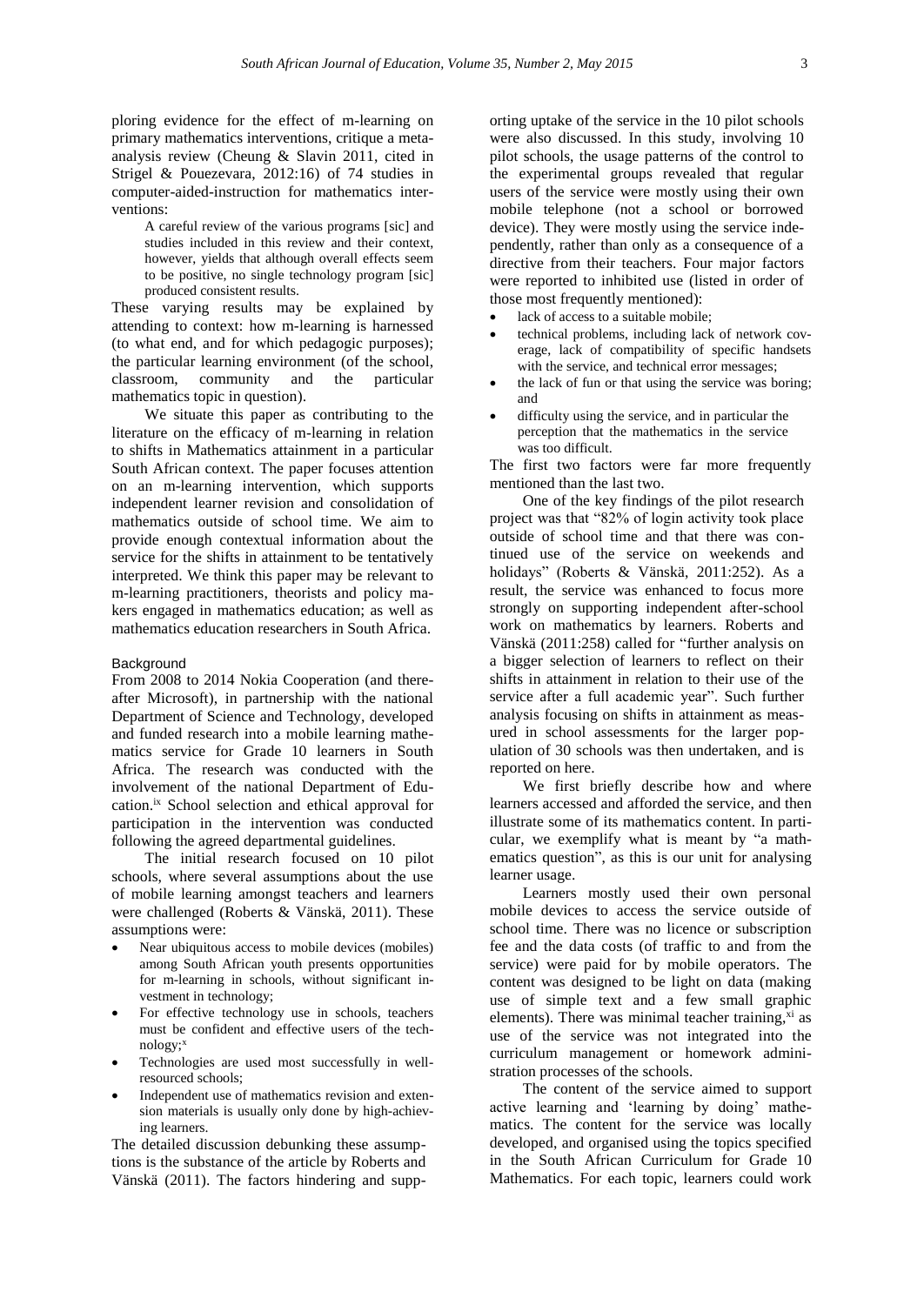through short theory and worked example sections, and/or answer questions drawn from a database of approximately 10,000 questions. The questions were presented by degree of difficulty (easy, medium, or difficult). Questions were drawn from a database of possible questions for topic and degree of difficulty in a random sequence (so each entry into the service provided a different experience of the topic). Learners unable to answer a question could request hints, which provided suggestions towards the solution. Learners were given complete freedom as to which topics they attempted, at what times. The questions were all closed questions (with one possible correct response), making use of multiple choice or short answer formats.

The following is an example of an easy question from the Grade 10 topic on Functions:

True/False:

The reflection of  $y = \frac{2}{x}$  about the x-axis is Write t for true or f for false.

Learners could request hints, which provided suggestions towards the solution. The hint for this particular question reads:

$$
f(x) \to -f(x)
$$

says

Reflection in the x-axis means Learners were given immediate feedback (correct or incorrect) to their responses. This included a complete worked solution:

$$
-2
$$

The reflection of  $y = -x$  about the x-axis is

$$
y=-\left(\frac{2}{x}\right)=-\frac{2}{x}
$$
 but the statement  
-2 2

 $-X \times$  so this statement is FALSE.

The question styles were varied to include multiple-choice questions; spot-the-error; type-inthe-answer; and true/false questions.<sup>xii</sup>

The service was provided to learners using a mobile delivery platform, which was accessible on all mobile devices (and not only Nokia handsets).

### Conceptual Framework

Focusing on m-learning and mathematics, Strigel and Pouezevara (2012) provide a useful conceptual framework on variations in mobile learning configurations, which attends to several dimensions (spectrums) of the way in which mobile technologies might be integrated into learning environments: a *learning spectrum,* which ranges from formal (in class in school) to informal but schoolrelated (out-of-school but formal learning) to informal (informal learning for pleasure or entertainment); a *kinetic spectrum*, which ranges from the learners being stationery (not moving with either a portable or fixed device) to being mobile (moving with the portable device); and a *collab-* *orative spectrum,* from learners working individually (alone) to working collaboratively (in groups). Strigel and Pouezevara (2012:7) depict these spectrums as three dimensions on a diagram labelled "Variations on Mobile Learning Configurations". We used this diagram to situate the Nokia Mobile Mathematics Service in relation to each spectrum (see Figure 1).

This mobile mathematics service was informal (used out-of-school), but supported formal learning (school Mathematics) in terms of *learning spectrum* (Point A in Figure 1). The service supported the formal school curriculum; however, use of the service took place informally, mostly outside of school time. The service was towards the mobile end of the *kinetic spectrum,* as the service could be used while the learners were mobile (moving) either at school or outside of school (Point B in Figure 1). The broader evaluation study established that many learners reported spending time using the service while travelling to and from school in taxis. Learners were therefore moving while using the service, although this movement was not a requirement for engaging with the service. Finally, in terms of the *collaborative spectrum*, the service was nearer to the individual end of the spectrum (Point C in Figure 1). Individual learners typically worked independently on the service. However, the service included a limited collaborative aspect, in that the learners' points (attainment and activity levels) were visible to each other in a community of mathematics learners, and learners could send messages to other learners from within the service.

### **Methodology**

The study adopted a quasi-experimental design, comparing control and experimental groups that were not randomly assigned (Rossi, Lipsey & Freeman, 2003). Data was collected on uptake, use and Mathematics attainment from 30 secondary schools in three South African provinces, which were selected by the national Department of Basic Education.xiii

We collected data on how much the 3,957 targeted learners used the service (from the Moodle learner management system), and what they attained in Mathematics at the end of Grade Nine and the end of Grade 10 (from their teachers). In South Africa at Grade 10 level, learners have a choice between Mathematics and Mathematics Literacy. The service was designed to support the former, specifically. As such we focused only on those learners who selected Mathematics in Grade 10, and did not consider learners who took Mathematics Literacy in Grade 10. This data was then cleaned and the resulting data set comprised 49% of the population ( $n = 1,950$  learners).<sup>xiv</sup>

For the activity levels we defined categories of active users, defined by the number of questions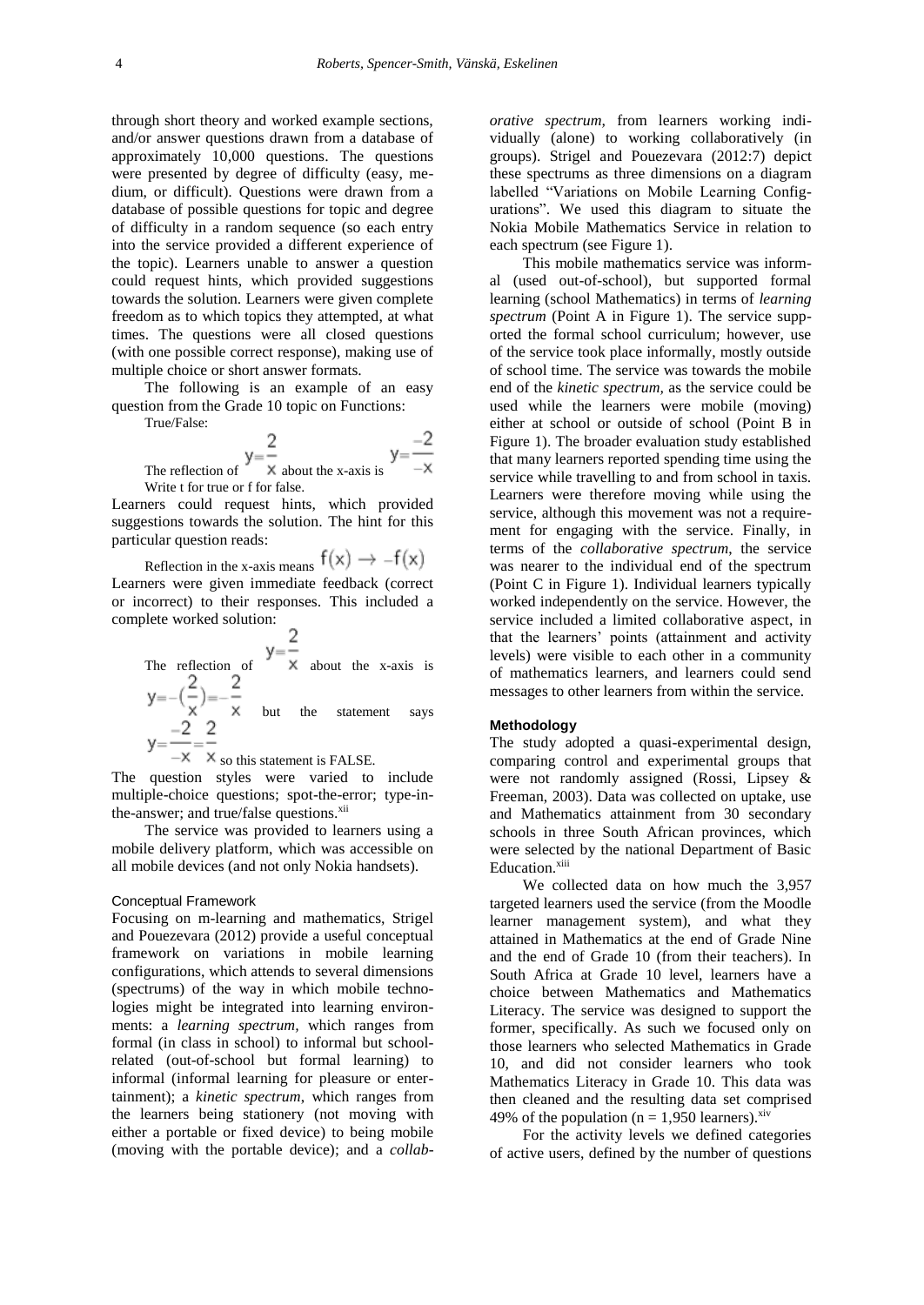they answered (as presented in Table 1).

The learners were split into three main activity level categories:

- Non-users and occasional users (0 150 questions);
- Regular users  $(151+$  questions) from which a further subcategory of Extensive users (451+ questions) was identified.

The first category was used as a control group for the second category. The control and experimental groups resembled each other on several key aspects, in that they attended the same mathematics classes at the same schools with the same teachers. Roberts and Vänskä (2011) and the broader evaluation study for the 30 schools established that the primary reason for *non-use and occasional use* was insufficient (or non) access to the suitable mobile device. Both the control and the experimental groups included a diverse range of prior attainment categories (see Appendix A), as well as diverse attitudes towards and beliefs about mathematics (these were reported on the broader evaluation study, and are not in focus in this paper). Under these circumstances, the "program [sic] effects can be assessed with a reasonable degree of confidence" (Rossi et al., 2003:274). However, due to the non-randomisation, the effect estimates may be biased. The group sizes for each category of user are presented in Figure 2.



**Figure 1** Variations on mobile learning configurations

**Table 1** Categories of use for the service

| <b>THERE</b> I CHICKOTICS OF HIS TOT HIS SOFTICE |               |                      |                          |            |  |
|--------------------------------------------------|---------------|----------------------|--------------------------|------------|--|
| Category of use                                  | Number of     | Active vs non-active | Regular users            | Extensive  |  |
|                                                  | questions     | learners             | vs non-regular users     |            |  |
| Not active users                                 | 0             | Not active           | Non-users and occasional |            |  |
| Experimental                                     | $1 - 50$      | Active               | users                    |            |  |
| users                                            |               |                      | $(0-150)$ ,              |            |  |
| Occasional users                                 | $51 - 150$    |                      | $n = 1,129$              |            |  |
| Intermittent users                               | $151 - 300$   |                      | Regular users $(151+)$ , |            |  |
| Frequent users                                   | $301 - 450$   |                      | $n = 821$                |            |  |
| Extensive users                                  | $451 - 600$   |                      |                          | Extensive  |  |
| Super users                                      | More than 600 |                      |                          | users      |  |
|                                                  |               |                      |                          | $(451+)$ , |  |
|                                                  |               |                      |                          | $n = 381$  |  |

There were nine learners, who completed more than 10,000 questions each. We referred to these learners as *exceptional users* (10,000+), and obtained additional data of their school attainment for the first term of Grade 10.

To analyse the data, firstly we correlated the number of questions a learner answered to their shifts in attainment, and secondly we considered shifts in attainment for different categories of users.

We calculated a Pearson Product Moment correlation coefficient (r) to establish whether there was a linear relationship between the number of questions answered by each learner and their shift in Mathematics attainment from Grade Nine to Grade 10. We then conducted independent t-tests on each of the categories of usage in relation to their mean shifts in attainment. T–tests indicate whether the shifts in the means of the various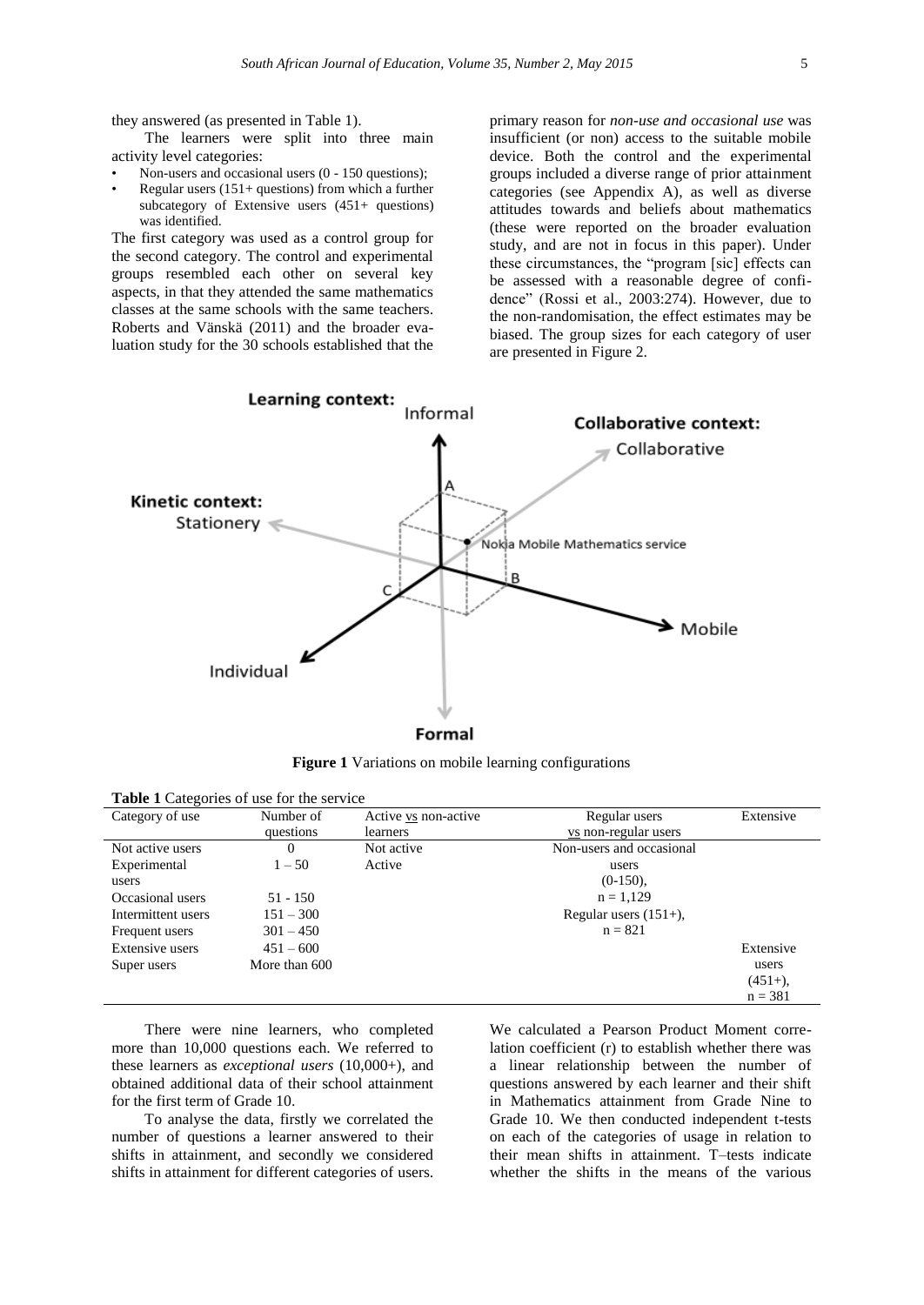groupings are statistically significant (comparing unrelated groups from the same population). We calculated the Cohen's effect sizes for these shifts to compare the effect sizes for each category of usage.

#### Research Design Limitations

This study is limited by the absence of standardised data that could be used to compare mathematics learner performance at the Grade Nine and Grade 10 level.<sup>xv</sup> The study made use of schoolassessment data, which differed from one school to another. The effect of variation in school assessments was partially mitigated by comparing learners who used the service, to those who did not use it; in other words, two groups from the same 30 schools, with the same 30 schoolassessments.

In addition, this study did not set out to explain the causes for shifts in learning attainment. It only presents our (as yet untested) conjectures as to which factors may have contributed to these findings. Further research is required to investigate the validity of these conjectures. Such research would need to take into account the theoretical framework adopted for the design of the service, the quality and related pedagogical approach of the service, as well as how learners engaged with it to shift their mathematics learning in particular topics.



**Figure 2** Group sizes of the categories of users

The study does not systematically examine all the factors (other than attainment and activity level), which may account for differences in the learner populations. Such factors include, for example, the conscientiousness of the learner and the presence, absence and quality of homework administration within particular classes.

This study does not make recommendations of how the service might be improved upon, either pedagogically or technically.<sup>xvi</sup> It is also limited by the potential corporate biases created by having the research funded by Nokia.<sup>xvii</sup>

## **Findings**

### Findings for Learner Uptake and Use

Thirty schools participated in the project in 2010. A total of 3,957 learners were registered on the service, of whom 2,615 visited the service at least once. Two thousand four hundred and seventy-one

learners were considered active users, as they completed at least 10 questions on the service. This represented 66% of all the registered learners, and 94% of the learners who visited the service at least once.

Over one year, approximately 1,020,000 questions were answered. For all learners (including non-users) there was a mean of 390 questions answered.<sup>xviii</sup> Excluding the non-users, there was a mean of 533 questions per active learner.<sup>xix</sup> Use of the service continued beyond the first six months of the intervention, and use was more extensive in the second half of the year. Increased use may indicate that learners used the service more as examinations approached, or learners used the service more as they became more familiar with it over time. Whatever the reasons, we consider the increase in use over time to be a positive indication of the value of the service, as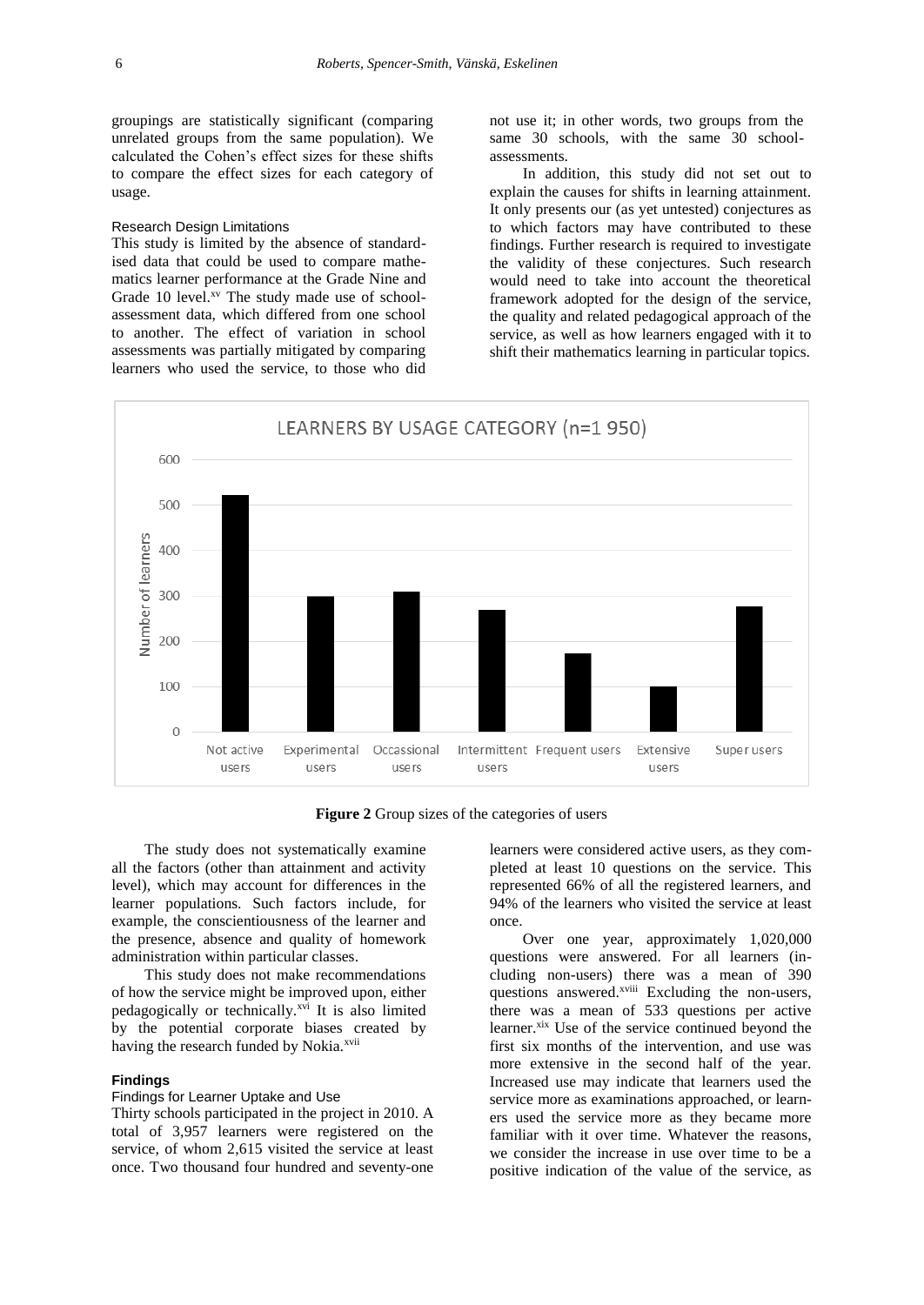we had expected that there may have been an initial 'honeymoon period' (of high initial activity) when the service first commenced, followed by a sharp decline in use over time. A final indication of the uptake and use of the service was obtained by considering its continued use, after learners had completed Grade 10. By March 2011, 502 learners (approximately 20% of the 2,471 active learners in 2010) from a variety of schools continued to use the Grade 10 service in 2011, despite now being in Grade  $11.^{xx}$ 

### Findings for Effect on Learners' Attainment after One Year ( $n = 1,950$ )

There were 1,950 learners for whom there was data available on both their final Grade Nine and their final Grade 10 Mathematics attainment. We calculated shifts in attainment by finding the difference between Grade 10 and Grade Nine attainment for each learner. We undertook two approaches to analysing this data. Firstly, we correlated the number of questions a learner answered to their shifts in attainment. Secondly, we considered shifts in attainment for different categories of users.

A Pearson Product Moment correlation coefficient (r) was calculated to establish whether there was a linear relationship between the number of questions answered by each learner using the Mobile Mathematics services and:

- their Grade 10 December (2010) attainment (which indicated a very slight positive correlation  $(r =$ 0.13));
- the difference between their Grade 10 December (2010), and their Grade Nine (2009) attainment results (which indicated a very slight positive correlation:  $(r = 0.10)$ ).

This revealed that the relationship between the use of the service and shift in individual attainment was only very slight (and not clearly linear).

We then considered shifts by different categories of users, and conducted independent t-tests on the data. Across the group of 1,950 learners there was an average decline in Mathematics attainment from Grade Nine to Grade 10 of 15 percentage points. We found that:

- The Mathematics attainment of learners who never, or only occasionally, used the service, dropped by an average of 17 percentage points;
- The Mathematics attainment of learners who used the service regularly dropped by an average of 11.5 percentage points;
- For extensive users of the service, their decline in attainment was even less, with an average drop of nine percentage points.

The mean shifts for occasional and regular users are visually depicted in Figure 3.

The independent t-tests carried out on the data provided a further indication of the likely effect on attainment of the service. There was a significant difference in the percentage point shifts between the group of *occasional users* (0-150 questions)  $(M = -17.1, SD = 16.1)$  compared to the group of *regular/extensive users*  $(151+$  questions)  $(M =$  $-11.5$ , SD = 16.7); t (1948) = 7.6, p = 5.8 x 10<sup>-14</sup>. The magnitude of Cohen's effect size  $(d = 0.34)$ indicates that the effect of the service here was small to medium. There was a significant difference in the percentage point shifts between the group of *non-users* (zero questions) (M = -19.0, SD = 17.1) compared to the group of *regular/ extensive users* (151+ questions) ( $M = -11.5$ , SD = 16.7); t  $(1344) = 8.0$ ,  $p = 2.2$  x  $10^{-15}$ . The magnitude of Cohen's effect size  $(d = 0.45)$  indicates that the effect of the service here was small to medium. Finally, there was a significant difference in the percentage point shifts between the group of *nonusers* (zero questions)  $(M = -19.0, SD = 17.1)$ compared to the group of *super users* (600+ questions) (M = -9.1, SD = 17.9); t (804) = 7.6, p =  $8.3 \times 10^{-14}$ . The magnitude of Cohen's effect size (d)  $= 0.56$ ) indicates that the effect of the service here was medium.

In summary, the service appears to have dampened the trend of declining attainment in Mathematics from Grade Nine to Grade 10 for extensive users of the service (compared to those who did not use it). However, the relationship between shifts in attainment and usage was not linear, as the Pearson Product Moment correlation was only slightly positive.

The calculation of shifts in attainment took into account the learners' prior attainment in Mathematics. However, it was felt that the service may have impacted on learners who had previously (in Grade Nine) failed Mathematics differently to the way in which it impacted on learners who achieved distinctions in Mathematics. As such, the learners' prior attainment levels were considered important categories. Prior attainment levels were defined in relation to a scale of 1-7 'codes'.<sup>xxi</sup> The learners from each activity category – *Occasional, Regular, and Extensive users* – were further disaggregated according to their prior attainment code for their Grade Nine final Mathematics attainment (see Appendix A).<sup>xxii</sup>

The difference in mean results in Grade 10 between learners using the service regularly and non-users, reveals that prior attainment categories code 2 and 7 derived the greatest effect from the service. Table 2 shows that the difference in mean attainment in Grade 10 between *regular* and *nonusers* of the service was 7 percentage points.

Table 2 reveals that high attaining learners (code 7: 80-100%), who did not use the service regularly, saw their attainment drop by 31 percentage points on average from Grade Nine to Grade 10; while high attaining learners who used the service regularly saw their attainment drop by only 22 percentage points from Grade Nine to Grade 10. Likewise, those learners who were failing Grade Nine Mathematics (code 2: 25-39%),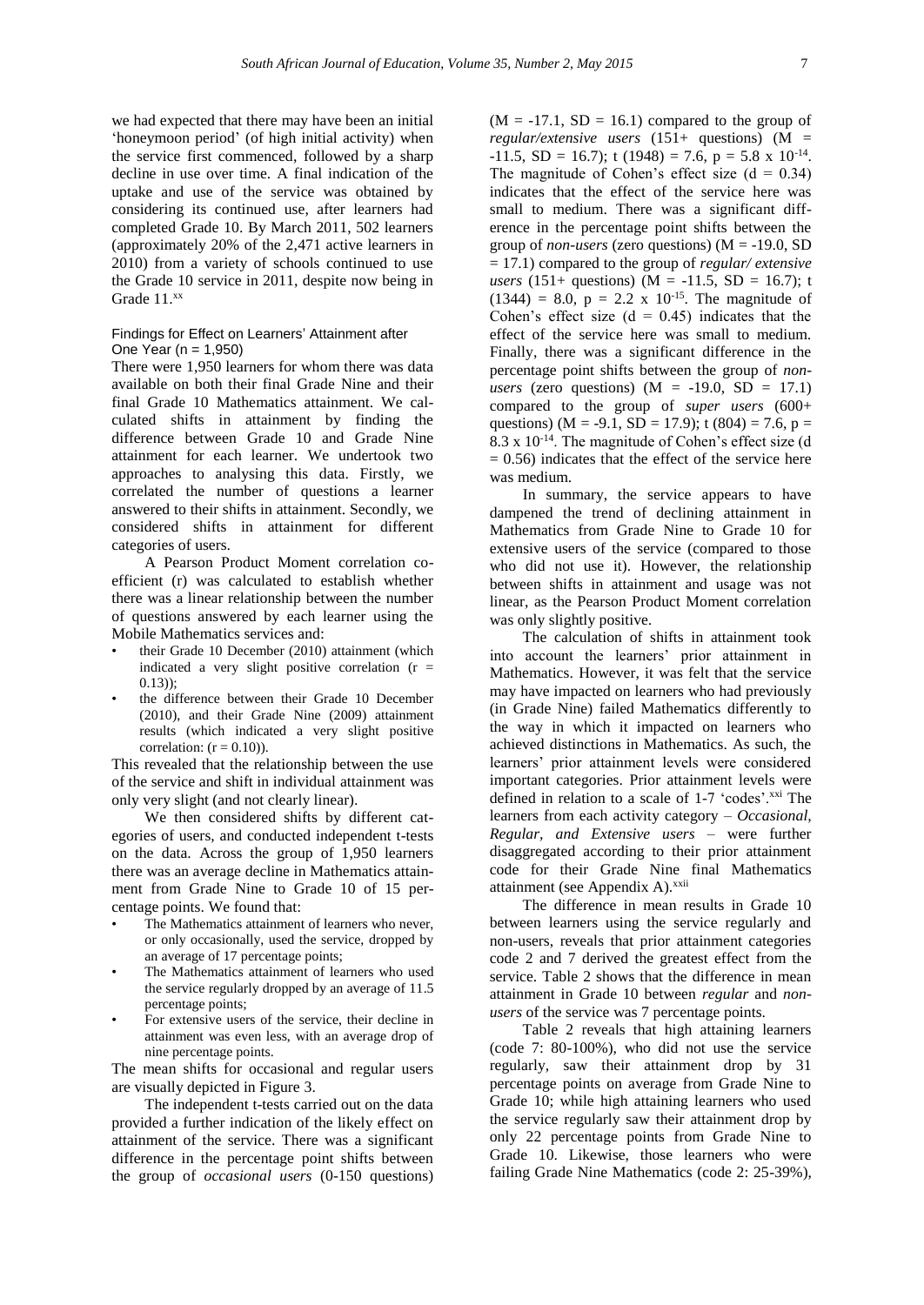and used the service regularly maintained, their attainment (with a slight improvement evident for the extensive users), while those learners who were failing Grade Nine Mathematics and did not use the service regularly, saw their attainment decline a further 9.5 percentage points on average in Grade

10. It should be born in mind that this finding related to learners who failed Grade Nine Mathematics, but who nevertheless continued with Mathematics (and not Mathematics Literacy) in Grade 10.



**Figure 3** Shifts in attainment of learners

| Table 2 Difference between mean attainment in Grade 10 Mathematics, comparing regular users to non-users of |  |  |
|-------------------------------------------------------------------------------------------------------------|--|--|
| the service                                                                                                 |  |  |

|                            | Grade 10 mean        | Grade 10 mean result     | Difference (in percentage points) |
|----------------------------|----------------------|--------------------------|-----------------------------------|
| Category of user (by prior | result for non-users | for regular users $(\%)$ | between Grade 10 mean result for  |
| attainment in Grade 9      | $(\%)$               |                          | regular users and Grade 10 mean   |
| mathematics)               |                      |                          | result to non-users               |
| All learners               | 33.4                 | 40.2                     | 6.8                               |
| Code $1(0\% - 25\%)$       | 21.0                 | 25.6                     | 4.6                               |
| Code $2(26\% - 39\%)$      | 24.1                 | 32.3                     | 8.2                               |
| Code $3(40\% - 49\%)$      | 27.1                 | 31.7                     | 4.6                               |
| Code $4(50\% - 59\%)$      | 35.0                 | 39.6                     | 4.6                               |
| Code $5(60\% - 69\%)$      | 42.4                 | 47.8                     | 5.4                               |
| Code 6 (70%-79%)           | 49.9                 | 56.2                     | 6.3                               |
| Code $7(80\% - 100\%)$     | 55.4                 | 63.0                     | 7.6                               |

Findings for Effect on Exceptional Users  $(n = 9)$ Learners who completed more than 10,000 questions in practice exercises and tests, and for whom Mathematics results were available, were identified as exceptional users. There were nine such learners. They were of interest to us, as they seemed to be outliers, completing more than 20 times the mean number of questions.

For each exceptional user, their shift in results from Grade Nine to the first term of Grade 10 and then to their final Grade 10 result, was considered. We did not isolate the specific personal context for each learner. Each learner is unique and was experiencing the service in a particular context, which included their school environment, their Mathematics teacher, their peers, their prior

attainment in Mathematics, their home, economic and social context, and so on. Table 3 presents the number of questions answered, the Grade Nine and 10 results and the shifts in results for these exceptional users.

Table 3 reveals that all (except one) of the exceptional users showed shifts in their attainment that were better than the average shift (of -15%) by the group. Only Learner I showed a decline that was more than this average. However, her results in Grade Nine were very high (90%) and may be considered an outlier in the Grade Nine data. Her results in Grade 10 were a marked decline from this very high attainment in Grade Nine, although she still obtained a pass of 51% in Grade 10. The reasons for this are not known.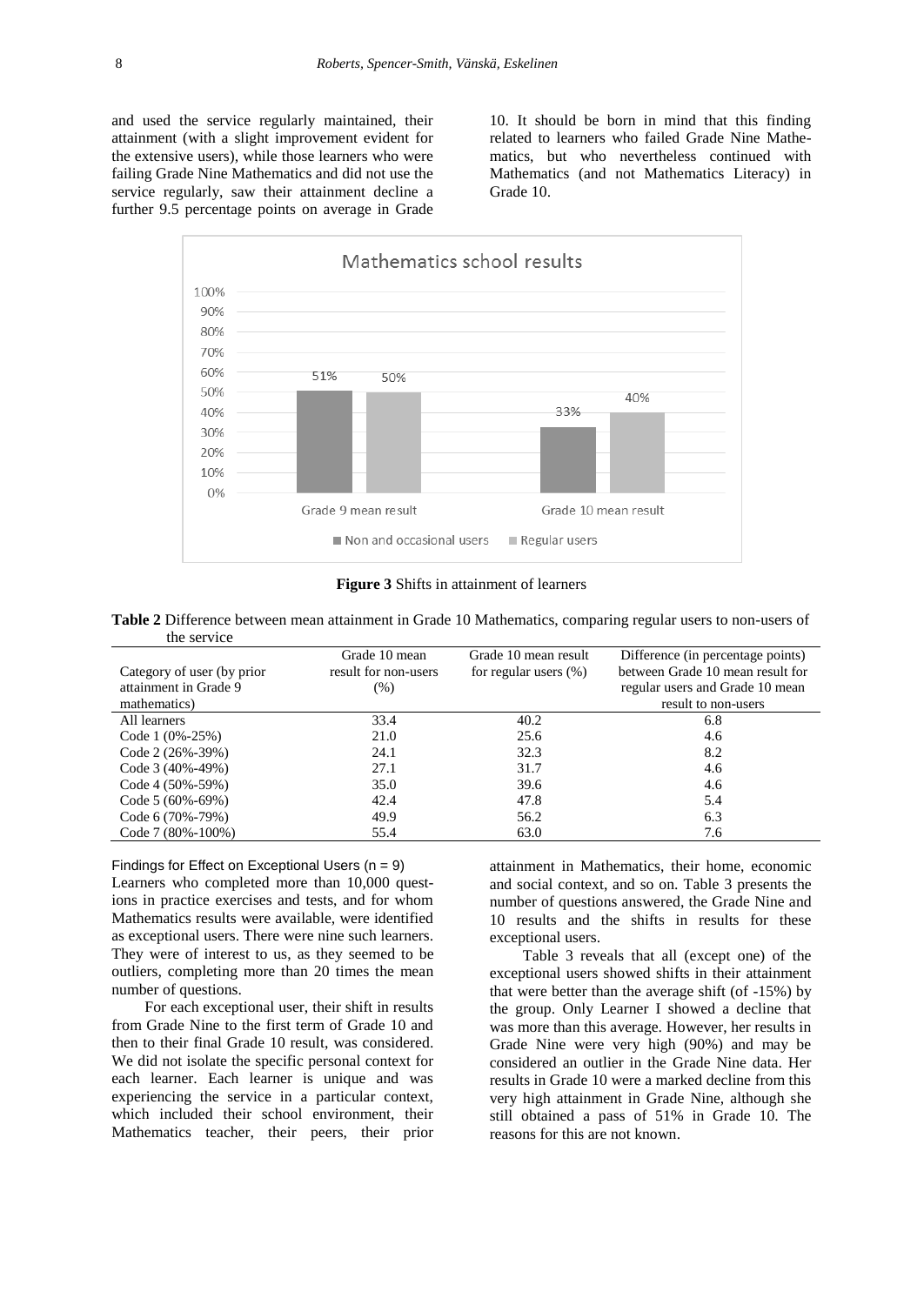# **Discussion**

In this section, we answer the research questions before relating these answers to the broader literature on m-learning. We caution, however, that it is problematic to consider this study being generalisable to other Mathematics m-learning services, or to the broader South Africa. We simply seek to

situate the findings from this particular study (as a case study of m-learning research on 30 schools in South Africa) as contributing to this broader mlearning literature. Its findings and related discussion may or may not find resonance with m-learning researchers in other mathematics contexts.

**Table 3** Shift in results for exceptional users  $(n = 9)$ 

|                       | <b>Questions</b> | Grade 9 Maths<br>result (end 2009) | Grade 10 first term<br>result | Grade 10 Maths<br>result (end 2010) | Shift in results<br>from Grade 9 to<br>end of Grade 10<br>(percentage points) |
|-----------------------|------------------|------------------------------------|-------------------------------|-------------------------------------|-------------------------------------------------------------------------------|
| Mean for all learners | 390              | 51%                                | n/a                           | 36%                                 | $-15$                                                                         |
| $(n = 1,950)$         |                  |                                    |                               |                                     |                                                                               |
| Learner A             | 11.760           | 48%                                | 62%                           | 81%                                 | $+33$                                                                         |
| Learner B             | 13,780           | 42%                                | 70%                           | 70%                                 | $+28$                                                                         |
| Learner C             | 20,840           | 65%                                | 58%                           | 76%                                 | $+11$                                                                         |
| Learner D             | 23,220           | 52%                                | 12%                           | 52%                                 | $\theta$                                                                      |
| Learner E             | 30.290           | 45%                                | 66%                           | 45%                                 | $\theta$                                                                      |
| Learner F             | 13.440           | 69%                                | 32%                           | 63%                                 | -6                                                                            |
| Learner G             | 23,680           | 70%                                | 42%                           | 62%                                 | $-8$                                                                          |
| Learner H             | 13.840           | 43%                                | 84%                           | 35%                                 | $-8$                                                                          |
| Learner I             | 24,820           | 90%                                | 47%                           | 51%                                 | $-39$                                                                         |

Findings on Uptake and Use of the Service

This section answers the following research question: *What was the magnitude of the uptake and use of the service amongst the learners?*

The uptake and use of the service in 2010 was as follows:

- Two thousand four hundred and seventy-one learners (63% of the 3,957 targeted learners) completed at least 10 questions on the service.
- Eight hundred and twenty-one learners (21% of the 3,975 targeted learners) used the service regularly. They completed an average of more than 150 questions each.
- A smaller group of 381 learners (10% of the 3,975 targeted learners) emerged as extensive users, each answering more than 450 maths questions.
- Nine learners, from four different schools, completed more than 10,000 maths questions each. The highest number of exercises and tests completed by a learner was 30,260 questions.<sup>xxiii</sup>
- Twenty percent of the 2,471 learners that used the Grade 10 service to complete at least 10 questions in 2010 continued using the Grade 10 service in 2011, despite being in Grade 11.

The extent of use varied greatly from learner to learner.

#### Findings on Shifts in Mathematics Attainment

This section answers the following research question: *Were there any shifts in school Mathematics attainment (from Grade Nine to Grade 10) of learners who used the service regularly, compared to those who did not use it regularly?*

Analysis of the data from 1,950 learners showed that the Mobile Mathematics service had a positive effect on school attainment in Mathematics. The differences in the mean of their individual shift in attainment from Grade Nine to Grade 10 are presented in Table 4.

In a context where Mathematics attainment tends to decline substantially from Grade Nine to Grade 10 (in these 30 schools), the learners who used the service regularly, saw their attainment decline less than their peers. On average, learners who used the service regularly saw a shift in attainment from Grade Nine to Grade 10, which was seven percentage points less than the shift evident for learners who did not use the service regularly. The learners who benefitted most from the service (who showed the greatest shift in their attainment), were those who had narrowly failed Mathematics (Code 2: 26-39%), or attained distinctions (Code 7: 80-100%) in Grade Nine. This begs the further question of how to better shift attainment for the learners in the middle groups (from Code 3 – Code 6) in Grade Nine, who continue to take Mathematics (and not Mathematics Literacy) in Grade 10.

### Interpreting the Findings

In this section, we provide our interpretation of the findings. In doing so, we attend to the question: *why do we think that there was smaller decline in attainment from Grade Nine to Grade 10 for regular users of the service, compared to their peers who did not use the service?*

We could not apportion the smaller decline in attainment solely to the service. The learner activity levels are entangled with their motivation and their effort to invest their time in independent out-of-school mathematics study. Roberts and Vänskä (2011) established that the main factor for non-use was lack of access to technologies, and we found that both control and experimental groups included a spread of prior attainment categories. But we were not able to match experi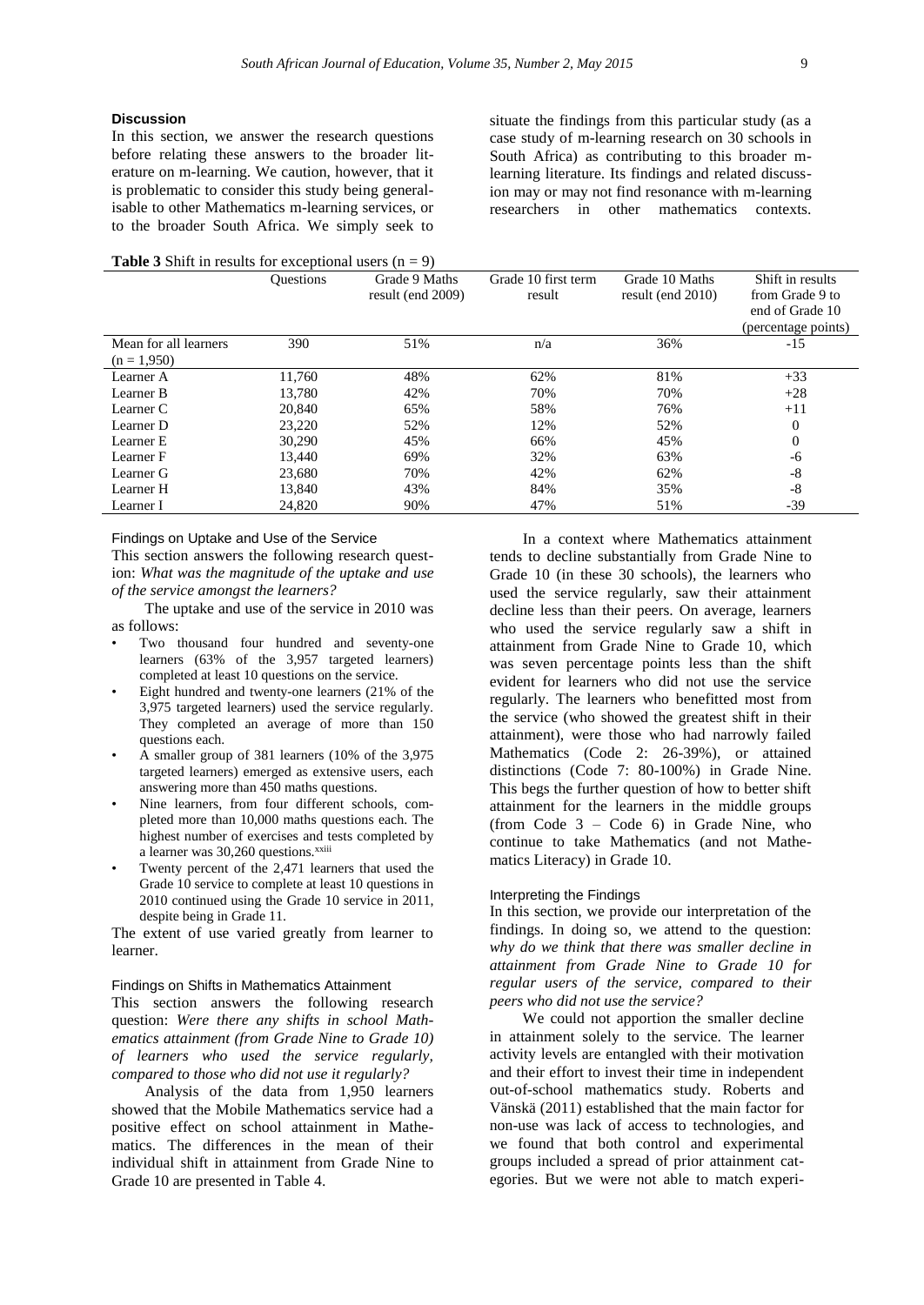mental learners to control learners to constrain for the time spent on independent out-of-school study. However, given our knowledge of the South African public schooling context, we think it unlikely that the control learners accessed as many mathematics questions outside of school time. Nor do we think they received as much feedback on their solutions through other means (such has homework set and marked by a teacher or by self-marking of textbook exercises). As such, we hypothesise that the experimental group had a far greater exposure to, and feedback on, closed mathematics questions and their solutions, than did the control group. We speculate that this increased exposure provided a richer learning opportunity for them to improve their procedural fluency in mathematics calculations and problemsolving procedures, than their peers who did not make use of the service. We think this may explain their smaller decline in attainment from Grade Nine to Grade 10, compared to their peers, who did not use the service.

| <b>Table 4 Shifts in mean results</b> |  |
|---------------------------------------|--|
|---------------------------------------|--|

|                                                   | Non-users | Regular users | <b>Difference</b>   |
|---------------------------------------------------|-----------|---------------|---------------------|
| Mean Grade 10 Mathematics result                  | 33%       | 40%           | 7 percentage points |
| Mean shift in Mathematics results from Grade 9 to | -19       | $-11.5$       | 7.5 percentage      |
| Grade 10                                          |           |               | points              |

M-learning practitioners and educational technology planners may consider this service, and its related evaluative studies, to be an example of stakeholder collaboration in a developing country context, with a focus on delivering resources for schools, and a concurrent commitment to researching its effect on education outcomes (as measured through shifts in school attainment). The study reveals that 21% of Grade 10 Mathematics learners may voluntarily make use of this m-learning resource, with little involvement from their teachers. In so doing, they may show a smaller decline in the school assessment results from Grade Nine to Grade 10, in comparison to their peers, who do not use the service over a one-year period. Their mean shift in attainment masks the substantial shifts that are possible for exceptional users, who used the service far more than the average learner.

Considering the methodology adopted, we caution that it is not yet known whether the effect observed was solely a result of the m-learning service. The observed effects may be a result of an underlying factor distinguishing the control from the experimental groups, and/or of underlying attributes of the design of the service. Further research is required to investigate the reasons for the findings, and to establish whether there will be similar findings when standardised assessments of Mathematics attainment are used.

An additional generic benefit of m-learning emerges from this study: m-learning services provide a possible reliable measure of the effort that individual learners put into using a learning service in relation to their peers. Traditionally measuring uptake, completion and performance rates on homework activity (often set and marked by teachers) has been a time-consuming and expensive process. With m-learning, the electronic tracking facilities relating to uptake, use and attainment within structured learning environments can now be easily and cheaply obtained. The portability of personally owned mobile devices means that m-learning services can be available most of the time and in most out-ofschool environments, making it possible to reveal usage patterns in more detail than was previously viable. With this data, it becomes possible to analyse educational attainment in relation to individual effort (in respect of using a particular m-learning service) during and after school hours.

Policy makers and researchers in mathematics education in South Africa may also find this study to be of interest. In this context, there is generally poor attainment in mathematics at the Grades 10, 11 and 12 levels (and the declining results from Grade Nine to Grade 10 evident from these schools). This study includes an exciting auxiliary finding about the out-of-school-time work ethic and motivation for independent learning that is evident amongst one-fifth of this particular group of Grade 10 Mathematics learners. It is not known whether similar findings would be obtained for a larger population. However, this finding begs the question as to whether the informal outside-of-school time of Grade 10 (and by extension, Grade 11 and Grade 12) learners, and their drive to work independently on mathematics, is being optimally utilised in other mathematics-related interventions.

From the theoretical perspective, we found that the Strigel and Pouezevara (2012) provide a useful framework on variations in mobile learning configurations. We were able to use this to locate this m-learning service in this framework, which we hope facilitates some comparison with other interventions. However, we found that there are at least two important dimensions, which are not present in the framework, to which we found ourselves attending.

First, we think that an *access and affordability spectrum* should be included into this framework. In the resource-constrained context of South Africa, where consideration of m-learning interventions should focus on redress and equity; we consider this spectrum to be a fundamental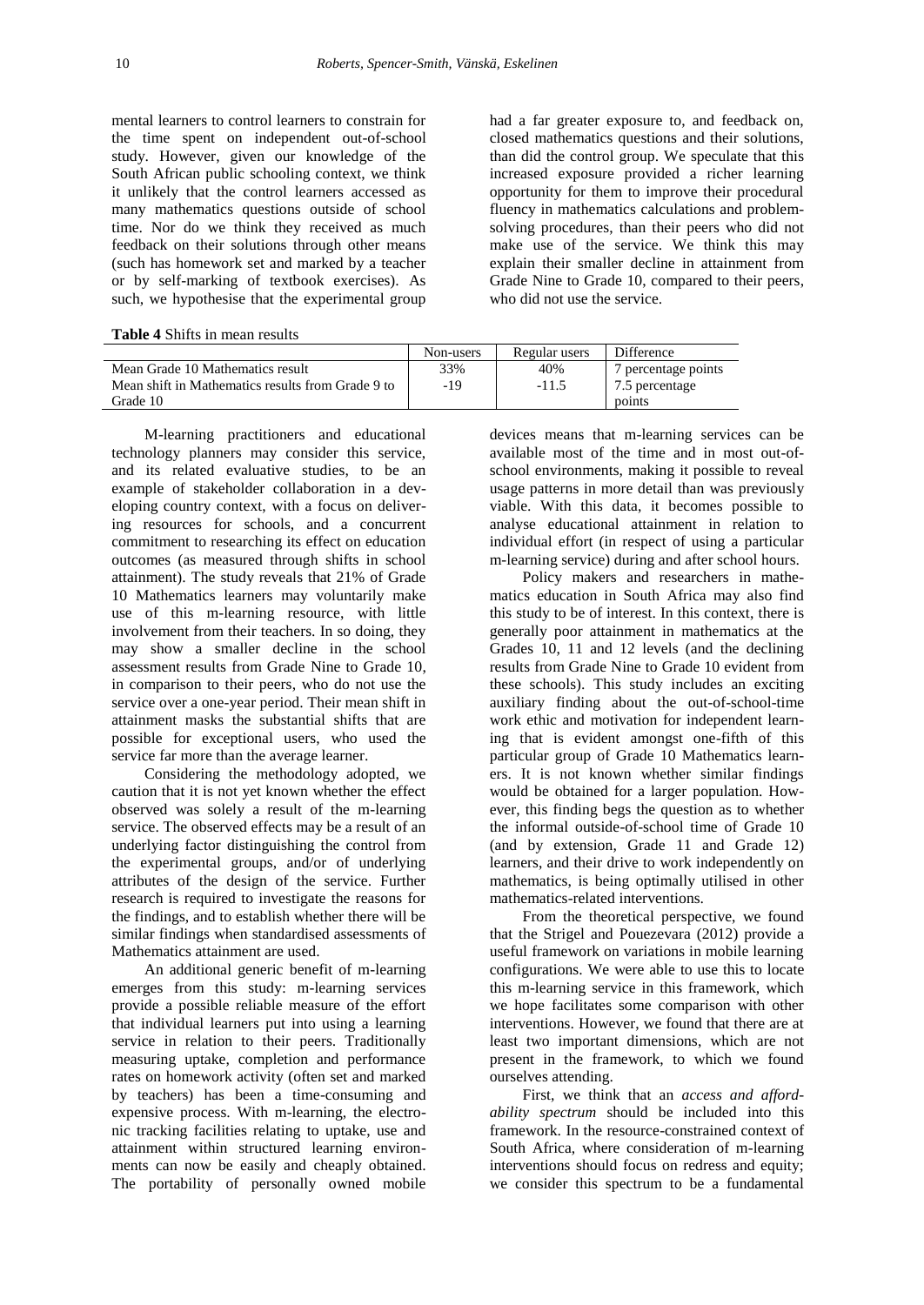consideration. We think that this ranges from free public access to suitable devices and free broadband data on one end, to Bring Your Own Device (BYOD) access models and private individual data contracts for broadband data on the other. Subsidised data (by government and or operators) and public investments into improved access to mobile devices fall somewhere on this spectrum. This service offered free public access to data, but devices were personally owned or borrowed from family members or friends.

Second, we think that a *mathematical pedagogy spectrum* is required*.* We notice that there is very little in the Strigel and Pouezevara (2012) framework that focuses directly on the knowledge, attitudes and beliefs about mathematics, and how it is taught (amongst learners or teachers of the subject). Introducing this spectrum would require m-learning interventions in mathematics to position themselves in relation to contrasting approaches to Mathematics teaching and learning, for particular mathematics topics and particular age groups. This service has not yet situated its pedagogical approach in relation to other services.

### **Conclusion**

In sum, this study confirms that learning remains a messy process: what is put in to the system (be it an m-learning or other intervention) does not lead neatly to an envisaged shift in attainment. Some learners take up the opportunity, others do not; educational interventions appeal to and affect some learners and not others; some learners put in much effort and show improved attainment while others put in the same effort with shifts in attainment less evident. So the complexity of the learning process remains. However, m-learning at least simplifies the measurement of effort (in this case reflected in uptake and use of an m-learning service) as one of many variables to consider in relation to accounting for shifts in educational attainment. The modest investment made in this service, which excluded extensive teacher training or the wide-scale delivery of technologies, has been shown to yield a positive effect in these 30 South African public schools (at least for these learners who owned or could borrow an Internetenabled mobile device).

### **Acknowledgements**

This research was funded by Nokia Corporation, and undertaken by Neil Butcher and Associates in 2010, where Nicky Roberts was the project manager. At that time, Riitta Vänskä was the Nokia project manager overseeing the research contract. Sanna Eskelinen was subsequently employed by Nokia Corporation into this position, and remains responsible for overseeing the research relating to uptake use and impact of the Nokia Mobile Mathematics service. Garth Spencer-Smith, a Kelello Consulting associate, contributed to the writing of this article for journal publication purposes.

#### **Notes**

- By way of example, the formation of the National Education Collaboration Trust (NECT) is an expression of this interest. There is further evidence of this interest in the South African Basic Education Conference (SABEC, 31 March – 1 April 2014) with its focus on "improving education through stakeholder collaboration" and where its sub-theme "delivery of resources to schools" showcased numerous technology-enhanced learning initiatives (SABEC Conference, 31 March - 1 April 2014).
- ii. The phrase "mobile penetration" is the conceptual term adopted in the mobile industry to indicate the number of mobile devices divided by the given population.
- iii. A mobile penetration of more than 100% indicates that there are more mobile devices than there are people in the country.
- iv. For more detail on the complexities of using assessment as a measure of effect in mathematics education in South Africa, see Dunne, Long, Craig and Venter (2012).
- There are nine provinces in South Africa. The schools were selected from three of these provinces.
- vi. These electronic devices can be simple or advanced mobile phones, portable media players, pocket PCs, portable game players (e.g. Nintendo DS), tablet computers, or even custom handheld devices.
- vii. For recent reviews of m-learning and mathematics see, for example, Strigel and Pouezevara (2012) and Spencer-Smith and Roberts (2014).
- viii. This may appear to contradict the earlier claim that research on technology-enhanced learning initiatives in developing countries is relatively well documented. However, we draw the readers' attention to the fact that this latest claim pertains to m-learning (which is a relatively new addition to the ICT in education arena).
- This was subsequently split into two departments: the Department of Basic Education (where this project would be located) and the Department of Higher Education (where the teacher training components of this intervention would be located).
- Note that this assumption was challenged in the context of an intervention designed to allow for minimal involvement by teachers. The service was intended for voluntary uptake and use by learners for independent study and revision (mostly conducted outside of school time).
- xi. The teacher training involved a short introduction session, so that teachers were aware of the service and could introduce it to their learners. Teachers were expected to encourage their learners to use the service outside of school time.
- xii. To view an updated version of the service consult [https://math.microsoft.com](https://math.microsoft.com/)
- xiii. All schools were state-funded (public) schools. The Department of Education's involvement in selecting schools was welcomed, as it ensured there was a diversity of schools meeting the criteria agreed upon with the provincial departments. This mitigated against corporate bias in selection of the schools. All public schools are monitored by their districts and the provincial Department of Education.
- Learners for whom there was no data were discarded from the data set. As the return rate was high, data was available from all schools, and the resulting population was large (nearly 2,000 learners), this return rate was considered sufficient for meaningful research.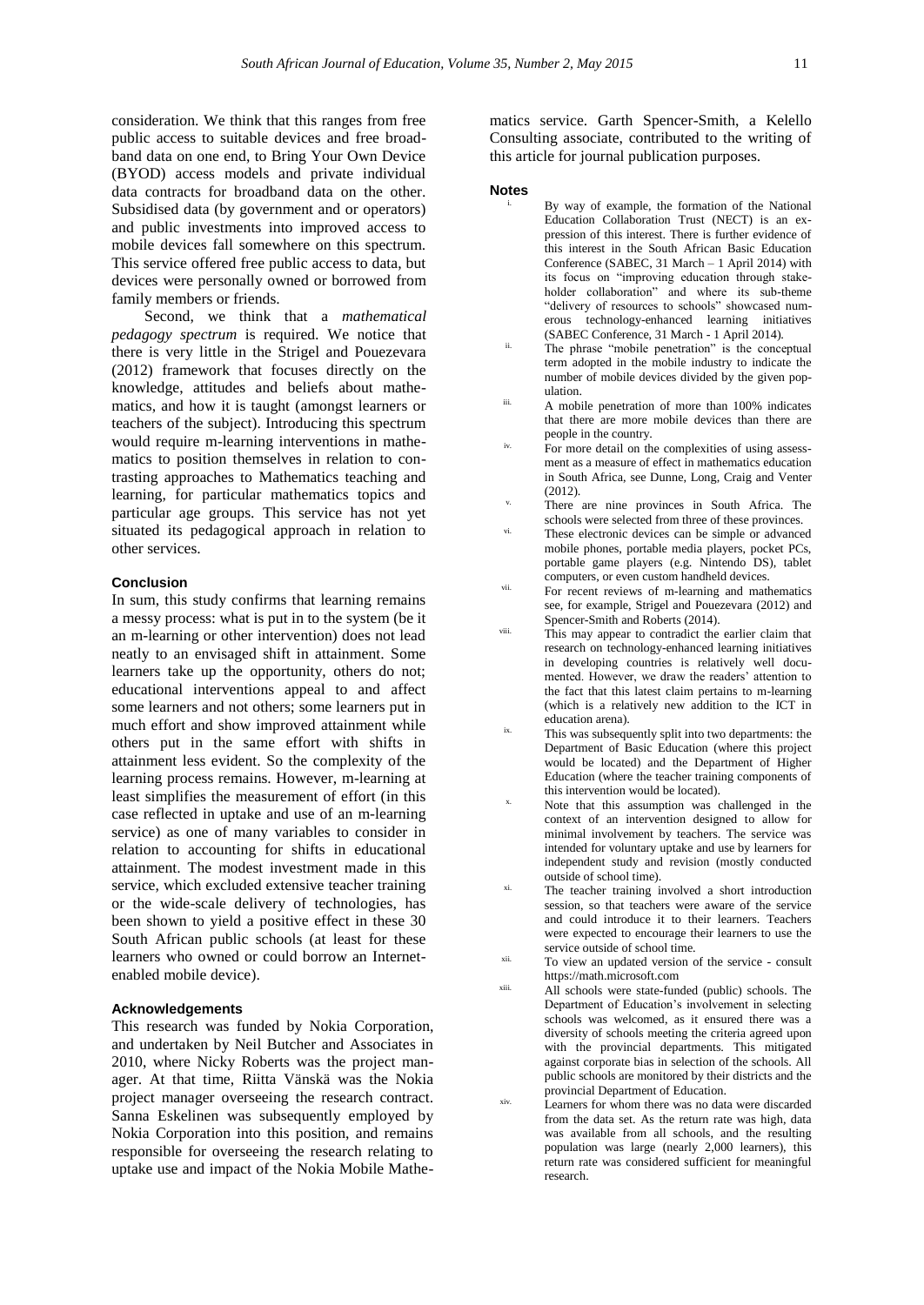- xv. At the time of the study, the national standardised assessment Grade 9 Annual National Assessment (ANA) had not yet been implemented, and the only standardised assessment was the matriculation certificate (at Grade 12 level).
- Such analysis was conducted for the broader grey literature evaluation, but is not focused on in this study.
- xvii. This possible bias was mitigated against by the first author being appointed as an independent consultant to undertake the research (as recommended by the national Department of Education). In addition, the second author was not involved in the initial research and reflected critically on its findings for this journal article.
- xviii. There was a median of 100 questions per learner.
- There was a median of  $210$  questions per active learner.
- At this time, the Grade 11 service was not yet complete or available for use.
- xxi. Codes 1-7 is how attainment results are reported to learners and parents in South African public schools.
- xxii. With the smallest group comprising 18 learners, it was felt that these were big enough groups for each sub-category to provide meaningful data for analysis.
- xxiii. This data was checked against the usage patterns (usage over time) for this exceptional learner, and compared to views and posts data. It was found to be accurate of this user's activity levels.

### **References**

- Carnoy M, Chisholm L & Chilisa B (eds.) 2012. *The Low Achievement Trap: Comparing Schools in Botswana and South Africa.* Pretoria: Human Sciences Research Council (HSRC) Press.
- Chigona A, Chigona W & Davids Z 2014. Educators' motivation on integration of ICTs into pedagogy: case of disadvantaged areas. *South African Journal of Education,* 33(3):Art. # 859, 8 pages. doi: [10.15700/201409161051](http://www.sajournalofeducation.co.za/index.php/saje/article/view/859/449)
- Crompton H 2013. A historical overview of mobile learning: Toward learner-centered education. In ZL Berge & LY Muilenburg (eds). *Handbook of mobile learning.* Florence, KY: Routledge.
- Daher W 2010. Building mathematical knowledge in authentic mobile phone environments. *Australasian Journal of Educational Technology,* 26(1):85-104.
- Deloitte & GSMA 2012. *Sub-Saharan Africa mobile observatory 2012.* Available at [http://www.gsma.com/publicpolicy/wp](http://www.gsma.com/publicpolicy/wp-content/uploads/2012/03/SSA_FullReport_v6.1_clean.pdf)[content/uploads/2012/03/SSA\\_FullReport\\_v6.1\\_cl](http://www.gsma.com/publicpolicy/wp-content/uploads/2012/03/SSA_FullReport_v6.1_clean.pdf) [ean.pdf.](http://www.gsma.com/publicpolicy/wp-content/uploads/2012/03/SSA_FullReport_v6.1_clean.pdf) Accessed 14 December 2012.
- Dunne T, Long C, Craig T & Venter E 2012. Meeting the requirements of both classroom-based and systemic assessment of mathematics proficiency: The potential of Rasch measurement theory: original research. *Pythagoras,* 33(3) Art. #19, 16 pages. http://dx.doi.org/ 10.4102/pythagoras.v33i3.19
- Ford M & Botha A 2010. *Pragmatic framework for Integrating ICT into education in South Africa.* IST-Africa, Durban, South Africa, 19-21 May.
- Johnson L, Adams S & Cummins M 2012. *NMC horizon report: 2012 K-12 edition.* Austin, TX: The New Media Consortium.
- Koszalka TA & Ntloedibe-Kuswani GS 2010. Literature on the safe and disruptive learning potential of mobile technologies. *Distance Education,*  31(2):139-157. [doi:](http://www.tandfonline.com/doi/abs/10.1080/01587919.2010.498082#.VQ56045qxH8)  [10.1080/01587919.2010.498082](http://www.tandfonline.com/doi/abs/10.1080/01587919.2010.498082#.VQ56045qxH8)
- Kreutzer T 2009. Generation mobile: online and digital media usage on mobile phones among low-income urban youth in South Africa. MA thesis. Cape Town: University of Cape Town.
- Liu Y, Han S & Li H 2010. Understanding the factors driving m-learning adoption: a literature review. *Campus-Wide Information Systems,* 27(4):210-226. http://dx.doi.org/10.1108/10650741011073761
- Mishra S (ed.) 2009. *Mobile Technologies in Open Schools.* Vancouver, BC: Commonwealth of Learning. Available at [http://www.col.org/PublicationDocuments/pub\\_Mo](http://www.col.org/PublicationDocuments/pub_Mobile_Technologies_in_Open_Schools_web.pdf) [bile\\_Technologies\\_in\\_Open\\_Schools\\_web.pdf.](http://www.col.org/PublicationDocuments/pub_Mobile_Technologies_in_Open_Schools_web.pdf) Accessed 12 July 2013.
- National Planning Commission, The Presidency, Republic of South Africa 2011. *Diagnostic Overview.* Available at [http://pmg.org.za/files/docs/110609diagnosticoverv](http://pmg.org.za/files/docs/110609diagnosticoverview.pdf) [iew.pdf.](http://pmg.org.za/files/docs/110609diagnosticoverview.pdf) Accessed 7 April 2014.
- Roberts N & Vänskä R 2011. Challenging assumptions: Mobile Learning for Mathematics Project in South Africa. *Distance Education,* 32(2):243-259.
- Rossi P, Lipsey M & Freeman H 2003. *Evaluation: A systematic approach* (7th ed). London: Sage Publications.
- Spencer-Smith G & Roberts N 2014. *Landscape Review: Mobile Education for Numeracy.* Germany: Deutsche Gesellschaft für Internationale Zusammenarbeit (GIZ) GmbH. Available at [http://www.giz.de/expertise/downloads/bmzgiz201](http://www.giz.de/expertise/downloads/bmzgiz2014-en-landscape-review-mobile-education-numeracy.pdf) [4-en-landscape-review-mobile-education](http://www.giz.de/expertise/downloads/bmzgiz2014-en-landscape-review-mobile-education-numeracy.pdf)[numeracy.pdf.](http://www.giz.de/expertise/downloads/bmzgiz2014-en-landscape-review-mobile-education-numeracy.pdf) Accessed 24 March 2015.
- Strigel C & Pouezevara S 2012. *Mobile learning and numeracy: Filling gaps and expanding opportunities for early grade learning.* Durham, NC: RTI International. Available at [http://www.rti.org/pubs/mobilelearningnumeracy\\_r](http://www.rti.org/pubs/mobilelearningnumeracy_rti_final_17dec12_edit.pdf) [ti\\_final\\_17dec12\\_edit.pdf.](http://www.rti.org/pubs/mobilelearningnumeracy_rti_final_17dec12_edit.pdf) Accessed 26 June 2014.
- Taylor N, Draper K, Muller J & Sithole S 2013. *National Education Evaluation and Development Unit (NEEDU) National Report 2012: Summary Report.* Pretoria: NEEDU. Available at [http://www.saqa.org.za/docs/papers/2013/needu.pd](http://www.saqa.org.za/docs/papers/2013/needu.pdf) [f.](http://www.saqa.org.za/docs/papers/2013/needu.pdf) Accessed 7 April 2014.
- Thomas K & Orthober C 2011. Using text-messaging in the secondary classroom. *American Secondary Education,* 39(2):55-76.
- Thomas KM & McGee CD 2012. The only thing we have to fear is…120 characters. *TechTrends,*  56(1):19-33. [doi: 10.1007/s11528-011-0550-4](http://link.springer.com/article/10.1007%2Fs11528-011-0550-4)
- Traxler J 2009. Current State of Mobile Learning. In M Ally (ed). *Mobile Learning: Transforming the Delivery of Education and Training.* Edmonton, AB: Athabasca University (AU) Press.
- Trucano M 2005. *Knowledge Maps: ICT in Education - What Do We Know about the Effective Uses of Information and Communication Technologies in Developing Countries?* Washington, DC: Information for Development Program (infoDev)/World Bank. Available at [http://files.eric.ed.gov/fulltext/ED496513.pdf.](http://files.eric.ed.gov/fulltext/ED496513.pdf) Accessed 28 March 2015.
- United Nations (UN) n.d. *We Can End Poverty: Millennium Development Goals and Beyond 2015.*  Available at